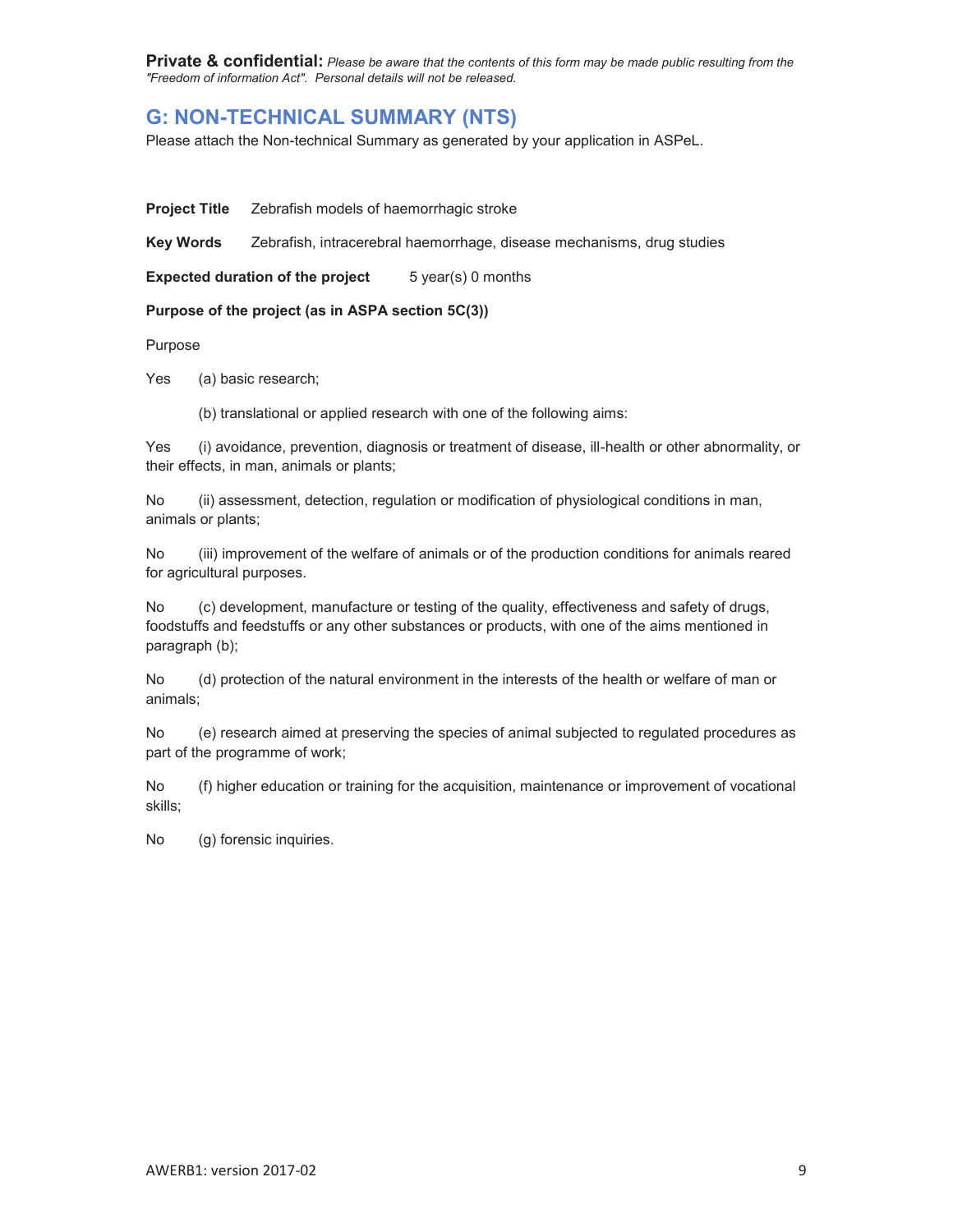**Private & confidential:** *Please be aware that the contents of this form may be made public resulting from the "Freedom of information Act". Personal details will not be released.* 

## **Describe the aims and objectives of the project (e.g. the scientific unknowns or scientific/clinical needs being addressed):**

The overall aim of this project is to improve our understanding of the biology that is associated with brain haemorrhage - a type of stroke caused by bleeding in the brain.

Specifically, we aim to learn more about:

- The biological mechanisms that underlie certain risk factors of the disease.
- The biological processes that worsen injury in the brain after bleeding.
- The biological processes that allow the brain to recover following a bleed.

# **What are the potential benefits likely to derive from this project (how science could be advanced or humans or animals could benefit from the project)?**

Our research hopes to find new ways of preventing and treating intracerebral haemorrhage - a type of stroke caused by bleeding in the brain. Although the less common form of stroke, it is associated with worse death and disability rates. It is responsible for almost 6% of deaths worldwide, therefore this represents a significant public health burden. To date, other than surgical intervention and blood pressure lowering, there are no drugs available for patients. We urgently need to improve our understanding of the disease biology if we are to identify new medicines for patients in the future. My research offers a new exciting approach for studying the disease and will provide clues into how we will one day treat haemorrhagic stroke patients.

# **What types and approximate numbers of animals do you expect to use and over what period of time?**

55,000 zebrafish over 5 years.

# **In the context of what you propose to do to the animals, what are the expected adverse effects and the likely/expected levels of severity? What will happen to the animals at the end?**

In this project, we will induce brain haemorrhage in zebrafish through genetic modification and/or exposure to specific drugs. We will treat some older animals (beyond the embryonic/early larval stages) with specific drugs to determine whether this can induce brain haemorrhage. Such drugs will target known risk factors for brain haemorrhage in humans, such as low cholesterol. This process could incur some moderate suffering/pain associated with brain haemorrhage that may be observed as erratic swimming. Any animals that exhibit unexpected effects, such as respiratory distress or an inability to feed, will be killed immediately using humane methods. Some animals will experience brain haemorrhage during the embryonic stages (at ~2 days post-fertilisation (dpf)). Our current data is showing that these particular fish begin to recover from brain injury at 5dpf. We will continue to monitor these animals over time (beyond 5dpf) to improve our understanding of the progression and recovery processes associated with brain haemorrhage. We will monitor live, anaesthetised animals under a microscope to study the responses of brain cells in real-time. We will also monitor their swimming behaviour over time. As these animals are undergoing a recovery process, we do not expect to observe many, if any, adverse effects when the animals are in their tanks. All animals will be killed at the end of the experiments using humane methods.